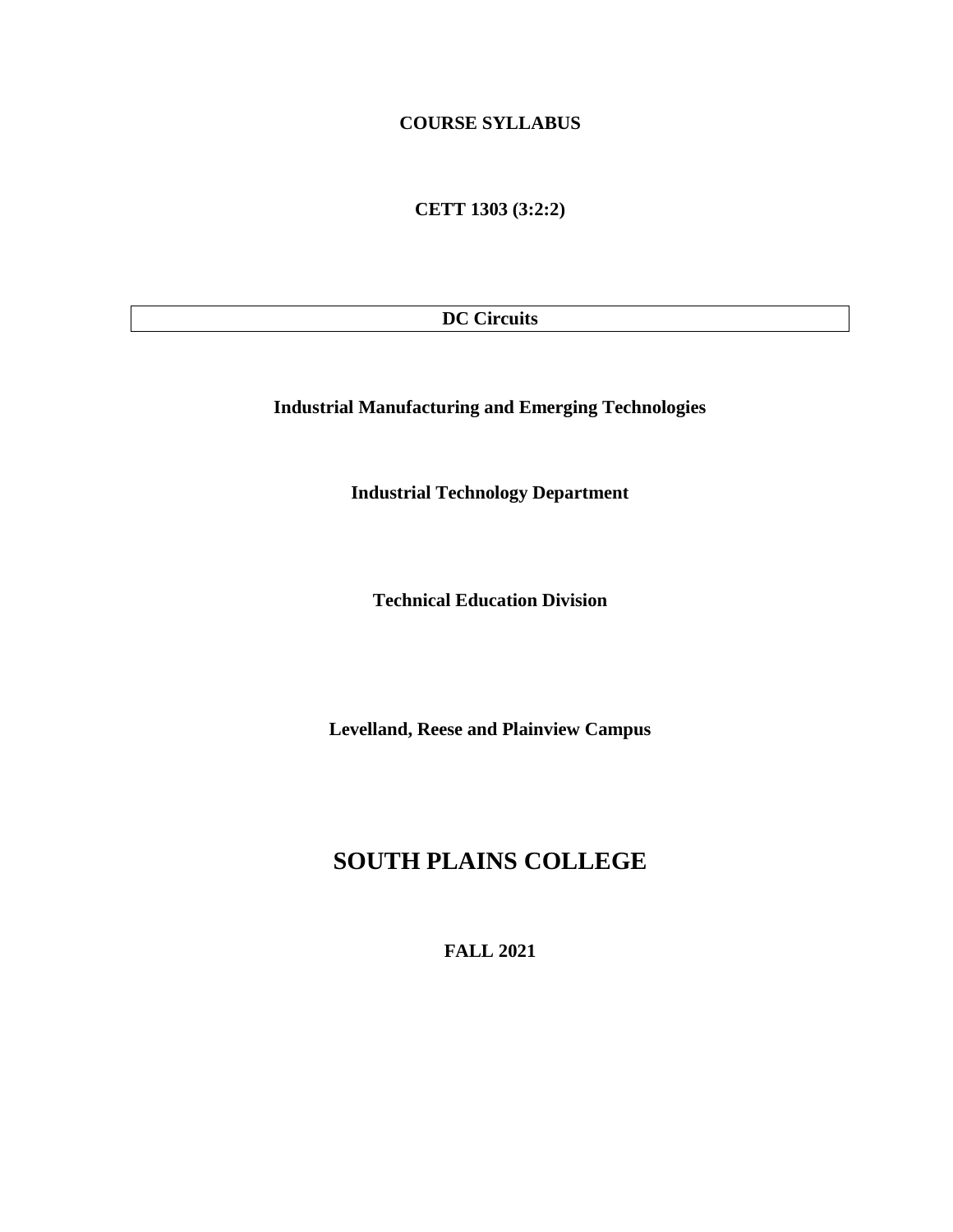#### COURSE SYLLABUS

#### COURSE TITLE: CETT 1303 DC CIRCUITS

INSTRUCTOR:

 Bill Tackett Wheeler Osborne Salvador Molinar

#### OFFICE LOCATION: ET Building, Reese Center, and Plainview Room # IM103, IM104, RC215C, PTB112

(806)894-9611 ext: 2297 E-Mail btackett@southplainscollege.edu (806)894-9611 ext: 2352 E-Mail wosborne@southplainscollege.edu (806)894-9611 ext: 2334 E-Mail smolinar@southplainscollege.edu

#### OFFICE HOURS: By appointment

#### **SOUTH PLAINS COLLEGE IMPROVES EACH STUDENTS LIFE \*\*\*\*\*\*\*\*\*\*\*\*\*\*\*\*\*\*\*\*\*\*\*\*\*\*\*\*\*\*\*\*\*\*\*\*\*\*\*\*\*\*\*\*\*\*\*\*\*\*\*\*\*\*\*\*\*\*\*\*\*\*\*\*\*\*\*\*\*\*\*\*\*\*\*\*\*\*\*\*\*\*\*\* I GENERAL COURSE INFORMATION:**

- **A. Course Description:** A study of the fundamentals of direct current including Ohm's law, Kirchhoff's laws and circuit analysis techniques.
- **B. Course Learning Outcomes:** Apply safety techniques while working on and troubleshooting various circuits and components; interpret color codes and other descriptors used in electronics; identify various sources of electricity in DC circuits; interpret characteristics of voltage, current, resistance, and power in DC circuits; measure voltage, current, and resistance in DC circuits using measuring devices.
- **C. Course Competencies:** Students must demonstrate the ability to master the concepts and techniques covered in the classroom and lab. Each student must attain a minimum level of 70% as an average on written tests, both daily and final, and on assigned lab projects.
- **D. Tutoring:** Students who do not pass their first exam will be required to attend three hours of tutoring each week until they pass their exam. This is a course requirement and will be reflected in the course grade.
- **E. Academic Integrity:** It is the aim of Electronic Technologies faculty of South Plains College to foster a spirit of complete honesty and a high standard of integrity. The attempt of any student to present as his or her own work, which he or she has not honestly performed, is regarded by the faculty and administration as a most serious offence and renders the offender liable to serious consequences, possibly suspension. Students should refer to the SPC General Catalog policy regarding consequences for cheating and plagiarism (see "Academic Integrity" as well as "Student Conduct" sections in the college catalog). At times, working with other students is encouraged for some assignments and meets SCANS competencies C-9 through C-14. If you have a question as to whether you may work with other students on any assignment, ASK YOUR INSTRUCTOR.
- **F. SCANS and Foundation Skills:** The appropriate competencies and foundations skills (SCANS) have been integrated into the IMET program. The following competencies and foundation skills have been specifically integrated into the Course: C5, C6, C9, F1, and F15.

#### **II SPECIFIC COURSE/INSTRUCTOR REQUIREMENTS:**

- **A. Textbook and other materials:** Electricity; Principals and Applications, Eighth Edition, By Richard J. Fowler ISBN 978-0-07-337376-8
- **B. Tools:** TI-30Xa Scientific Calculator, ANSI approved Safety Glasses, Pocket knife (Lock Blade) Or Multi-Tool, Digital Multi-meter, USB Jump-drive (Memory Stick), Earphones with standard audio jack for listening to computer audio files with, Ear Plugs or some type of hearing protection, and a class G Hard hat and a Windows based laptop or desktop computer with internet access for online assignments and meetings.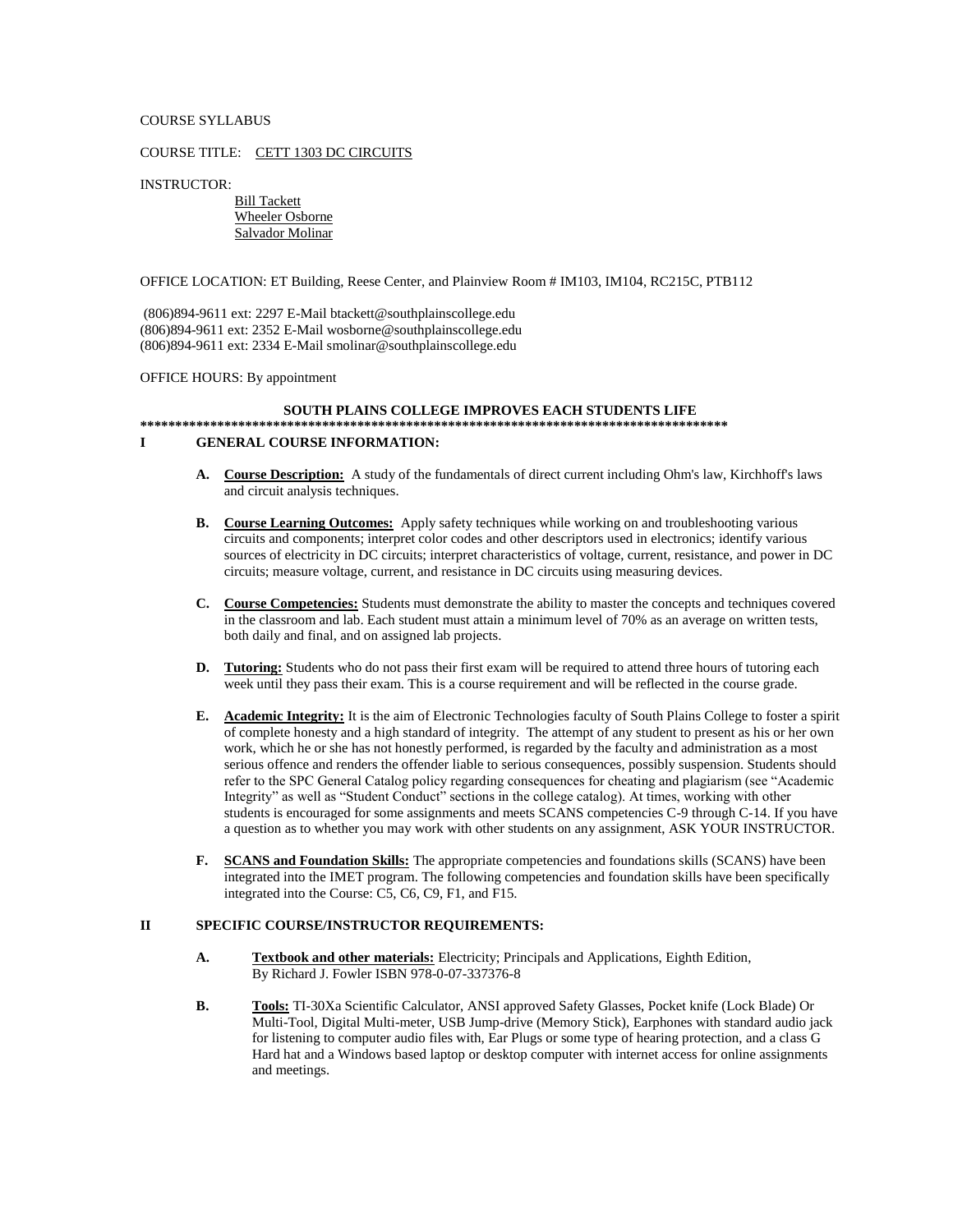- **C.** If you are experiencing any of the following symptoms please do not attend class and either seek medical attention or get tested for COVID-19.
	- Cough, shortness of breath, difficulty breathing
	- Fever or chills
	- Muscles or body aches
	- Vomiting or diarrhea
	- New loss of taste and smell

#### **D. South Plains College Attendance Policy**

Students are expected to attend all classes in order to be successful in a course. The student may be administratively withdrawn from the course when absences become excessive as defined in the course syllabus.

When an unavoidable reason for class absence arises, such as illness, an official trip authorized by the college or an official activity, the instructor may permit the student to make up work missed. It is the student's responsibility to complete work missed within a reasonable period of time as determined by the instructor. Students are officially enrolled in all courses for which they pay tuition and fees at the time of registration. Should a student, for any reason, delay in reporting to a class after official enrollment, absences will be attributed to the student from the first class meeting.

Students who enroll in a course but have "Never Attended" by the official census date, as reported by the faculty member, will be administratively dropped by the Office of Admissions and Records. A student who does not meet the attendance requirements of a class as stated in the course syllabus and does not officially withdraw from that course by the official census date of the semester, may be administratively withdrawn from that course and receive a grade of "X" or "F" as determined by the instructor. Instructors are responsible for clearly stating their administrative drop policy in the course syllabus, and it is the student's responsibility to be aware of that policy.

It is the student's responsibility to verify administrative drops for excessive absences through MySPC using his or her student online account. If it is determined that a student is awarded financial aid for a class or classes in which the student never attended or participated, the financial aid award will be adjusted in accordance with the classes in which the student did attend/participate and the student will owe any balance resulting from the adjustment.

#### **Absence for Military Service**

In accordance with Texas Education Code Section 51.9111, a student is excused from attending classes or engaging in other required activities, including exams, if he or she is called to active military service of a reasonably brief duration. The maximum time for which the student may be excused has been defined by the Texas Higher Education Coordinating Board as "no more than 25 percent of the total number of class meetings or the contact hour equivalent (not including the final examination period) for the specific course or courses in which the student is currently enrolled at the beginning of the period of active military service." The student will be allowed a reasonable time after the absence to complete assignments and take exams.

#### **Religious Holy Days**

In accordance with Texas Education Code Section 51.911, South Plains College will allow a student who is absent from class for the observance of a religious holy day to take an examination or complete an assignment scheduled for that day within seven (7) calendar days after the absence. Students are required to file a written notification of absence with each instructor within the first fifteen (15) days of the semester in which the absence will occur. Forms for this purpose are available in the Dean of Students Office along with instructions and procedures. "Religious holy days" means a holy day observed by a religion whose place of worship is exempt from property taxation under Texas Tax Code Section 11.20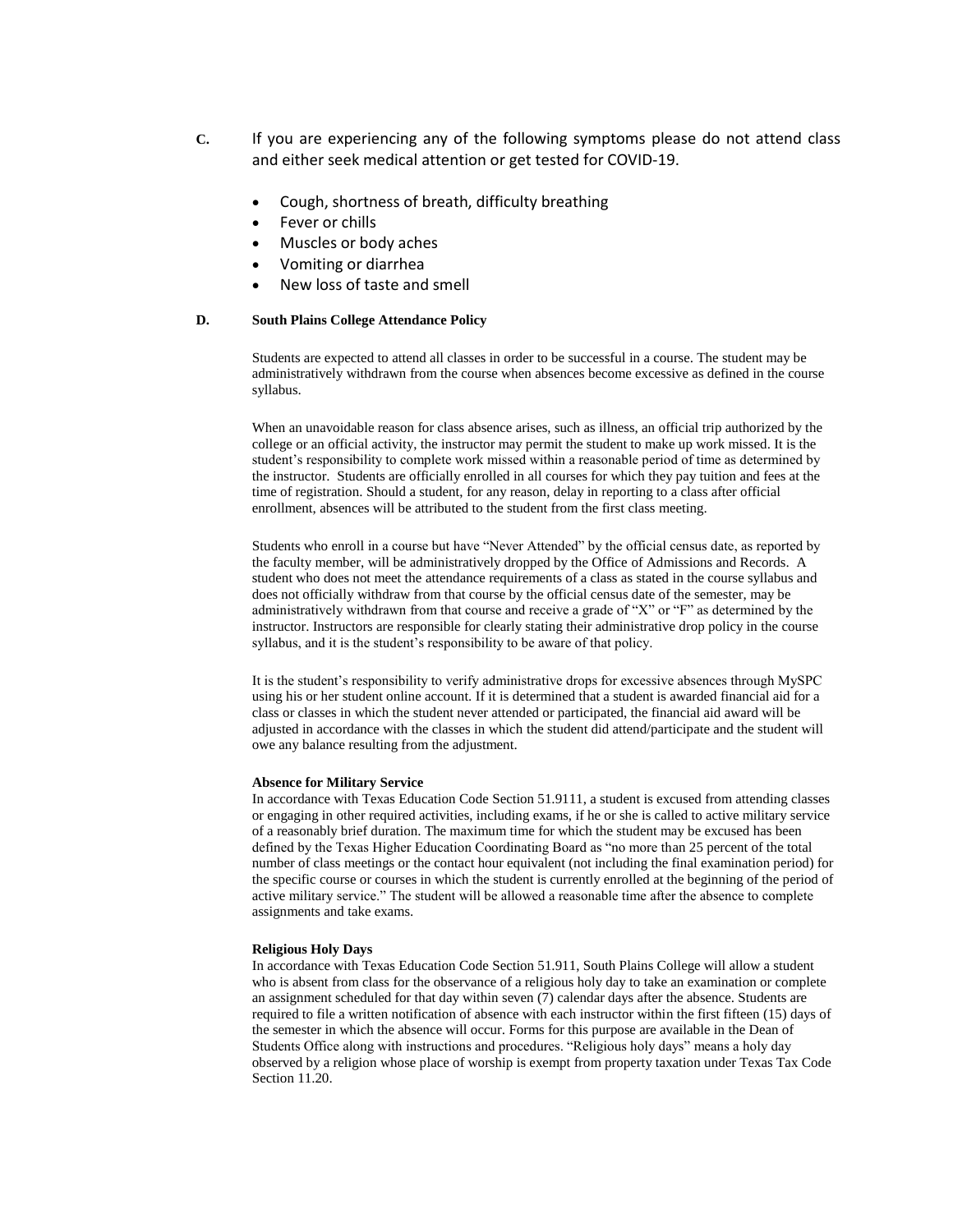#### **Pregnancy**

In accordance with Title IX of the Education Amendments of 1972, in the event of pregnancy, termination of pregnancy or recovery from any of these conditions a student's absences shall be excused, as deemed necessary by the students physician (Title IX.) The student should contact the SPC Title IX coordinator for further assistance.

- **E.** The following attendance guidelines have been established for the IMET program:
	- 1. **Absent** from class is defined as "not present and ready to participate during scheduled lecture or lab times."
	- 2. **Tardy** is defined as "not present at the designated starting time of the lecture or lab." **Three tardies will equal one absence and will be treated the same as any absence**.
	- 3. When a student accumulates **six** absences minimum course objectives cannot be met and student will be withdrawn from the course.
- **F. Assignment policy:** All required work must be turned in on time in order that the student may benefit from the corrections and study for future examinations. Any work that is handed in post the due date or tests missed will be accepted only at the discretion of the Instructor, Points will be taken from all late assignments or test accepted by the Instructor.
- **G. Grading Policy:** Daily tests average will equal 33.3% of final semester grade lab grade will equal 33.3% of final semester grade and final test grade will equal 33.3% of final semester grade. Written and oral assignments will be averaged in with daily test average and lab grade will consist of lab projects. The lab grade will also include an end of semester Instructor assessment that will be used to adjust the lab grade up or down by up to 20%. This is used to account for class participation, safety violations, end of class clean up as well as other criteria deemed important by the instructor such as overall attitude and demeanor.
- **H. Special Requirements:** Students in the Electronic Technologies program will be required to follow safety procedures while in the classroom and the lab. Chemical hazards and appropriate SDS safety practices will be stressed as part of the safety program.

#### **I. Cell phones**

No cell phones or other electronic devices are allowed in the classroom or during lectures. Cell phones may be used during break or during labs.

#### **J. Class Dress Code**

No open toed shoes, sandals or flip-flop styled shoes. No baggy, saggy or drooping clothes. This includes wearing pants pulled down in a "Low Slung Style". For safety considerations standard shop acceptable attire is required. If you have any doubts about what is acceptable see the instructor for clarification.

#### **K. Tobacco Use**

No tobacco use of any kind is permitted inside the buildings. This includes smokeless tobacco.

- No spitting in the trashcans
- No spitting in the urinals or toilets
- No spitting on the floor (Including inside the lab/Shop areas)
- No use of cups or bottles as spittoons.

#### III. **COURSE OUTLINE:**

- **A.** Basics of electricity
- **B.** Electrical components and measurements
- **C.** Electrical circuits
- **D.** Complex-Circuit Analysis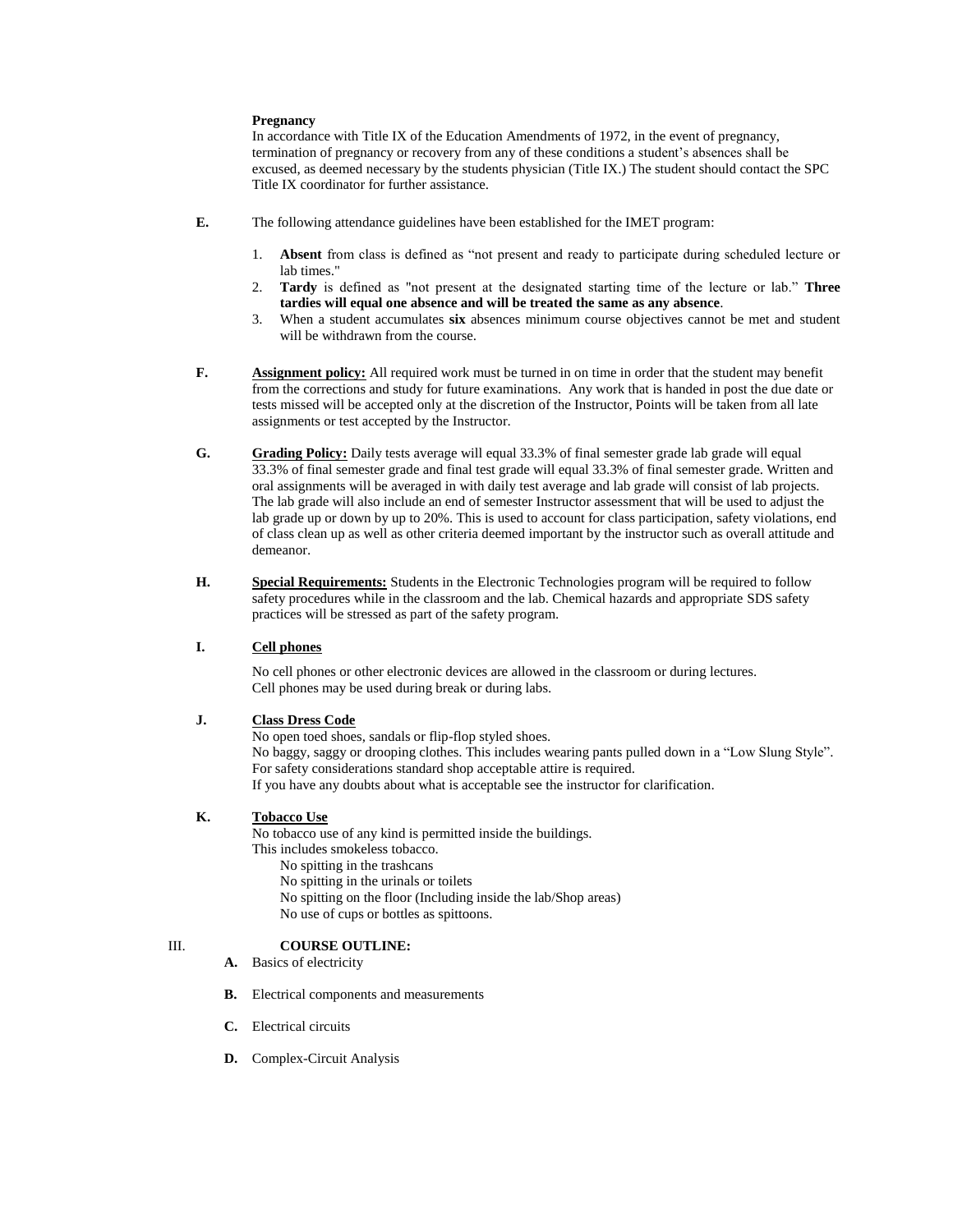## **SPC Standard Disability Statement**

Students with disabilities, including but not limited to physical, psychiatric, or learning disabilities, who wish to request accommodations in this class should notify the Disability Services Office early in the semester so that the appropriate arrangements may be made. In accordance with federal law, a student requesting accommodations must provide acceptable documentation of his/her disability to the Disability Services Office. For more information, call or visit the Disability Services Office at Levelland (Student Health & Wellness Office) 806-716-2577, Reese Center (Building 8) 806-716-4675, or Plainview Center (Main Office) 806-716-4302 or 806- 296-9611.

## **Non-Discrimination Statement**

South Plains College does not discriminate on the basis of race, color, national origin, sex, disability or age in its programs and activities. The following person has been designated to handle inquiries regarding the non-discrimination policies: Vice President for Student Affairs, South Plains College -1401 College Avenue, Box 5, Levelland, TX 79336, 806-894-9611

## **Diversity Statement**

In this class, the teacher will establish and support an environment that values and nurtures individual and group differences and encourages engagement and interaction. Understanding and respecting multiple experiences and perspectives will serve to challenge and stimulate all of us to learn about others, about the larger world and about ourselves. By promoting diversity and intellectual exchange, we will not only mirror society as it is, but also model society as it should and can be.

## **Campus Concealed Carry**

*South Plains College permits the lawful carry of concealed handguns in accordance with Texas state law, and Texas Senate Bill 11. Individuals possessing a valid License to Carry permit, or the formerly issued Concealed Handgun License, may carry a concealed handgun at all campus locations except for the following.*

• *Natatorium*

*For a complete list of campus carry exclusions zones by event, please visit*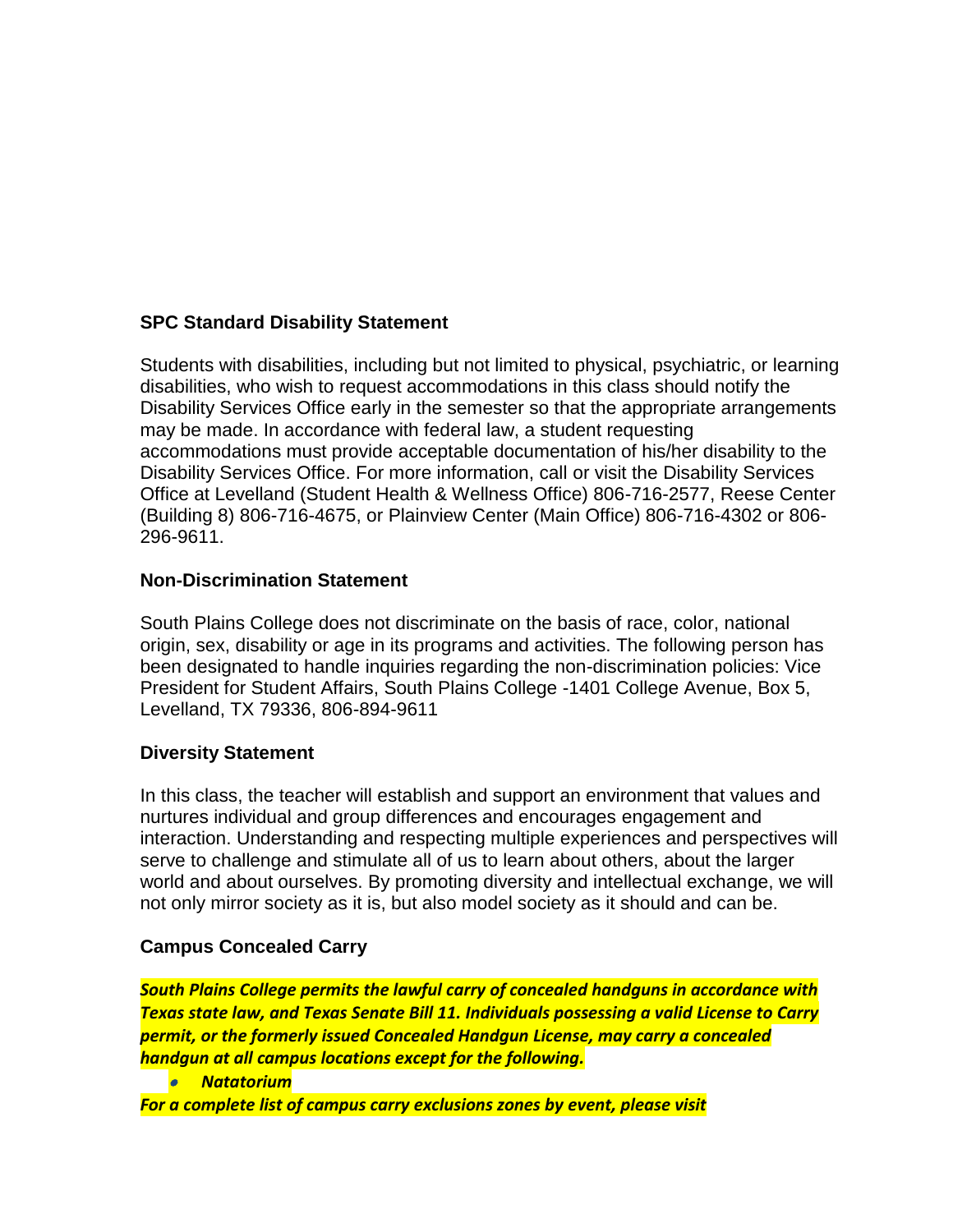**<http://www.southplainscollege.edu/campuscarry.php>**

Texas Senate Bill - 11 (Government Code 411.2031, et al.) authorizes the carrying of a concealed handgun in South Plains College buildings only by persons who have been issued and are in possession of a Texas License to Carry a Handgun. Qualified law enforcement officers or those who are otherwise authorized to carry a concealed handgun in the State of Texas are also permitted to do so. Pursuant to Penal Code (PC) 46.035 and South Plains College policy, license holders may not carry a concealed handgun in restricted locations. For a list of locations, please refer to the SPC policy at:

[\(http://www.southplainscollege.edu/human\\_resources/policy\\_procedure/hhc.php\)](http://www.southplainscollege.edu/human_resources/policy_procedure/hhc.php)

Pursuant to PC 46.035, the open carrying of handguns is prohibited on all South Plains College campuses. Report violations to the College Police Department at 806-716-2396 or 9-1-1.

## **SCANS COMPETENCIES**

**RESOURCES: Identifies, organizes, plans and allocates resources.**

- C-1 **TIME**—Selects goal—relevant activities, ranks them, allocates time, and prepares and follows schedules.
- C-2 **MONEY**—Uses or prepares budgets, makes forecasts, keeps records, and makes adjustments to meet objectives.
- C-3 **MATERIALS & FACILITIES**—Acquires, stores, allocates, and uses materials or space efficiently.
- C-4 **HUMAN RESOURCES**—Assesses skills and distributes work accordingly, evaluates performances and provides feedback.

### **INFORMATION – Acquires and Uses Information**

- C-5 Acquires and evaluates information.
- C-6 Organizes and maintains information.
- C-7 Interprets and communicates information.
- C-8 Uses computers to process information.
- **INTERPERSONAL – Works With Others**
- C-9 Participates as members of a team and contributes to group effort.
- C-10 Teaches others new skills.
- C-11 Serves clients/customers—works to satisfy customer's expectations.
- C-12 Exercises leadership—communicates ideas to justify position, persuades and convinces others, responsibly challenges existing procedures and policies.
- C-13 Negotiates-Works toward agreements involving exchanges of resources resolves divergent interests.
- C-14 Works with Diversity-Works well with men and women from diverse backgrounds.

### **SYSTEM – Understands Complex Interrelationships**

- C-15 Understands Systems—Knows how social, organizational, and technological systems work and operates effectively with them.
- C-16 Monitors and corrects Performance-Distinguishes trends, predicts impacts on system operations, diagnoses systems' performance and corrects malfunctions.
- C-17 Improves or Designs Systems-Suggests modifications to existing systems and develops new alternative systems to improve performance.
	- **TECHNOLOGY – Works with a variety of technologies**
- C-18 Selects Technology—Chooses procedures, tools, or equipment including computers and related technologies.
- C-19 Applies Technology to Task-Understands overall intent and proper procedures for setup and operation of equipment.
- C-20 Maintains and Troubleshoots Equipment-Prevents, identifies, or solves problems with equipment, including computer and other technologies.